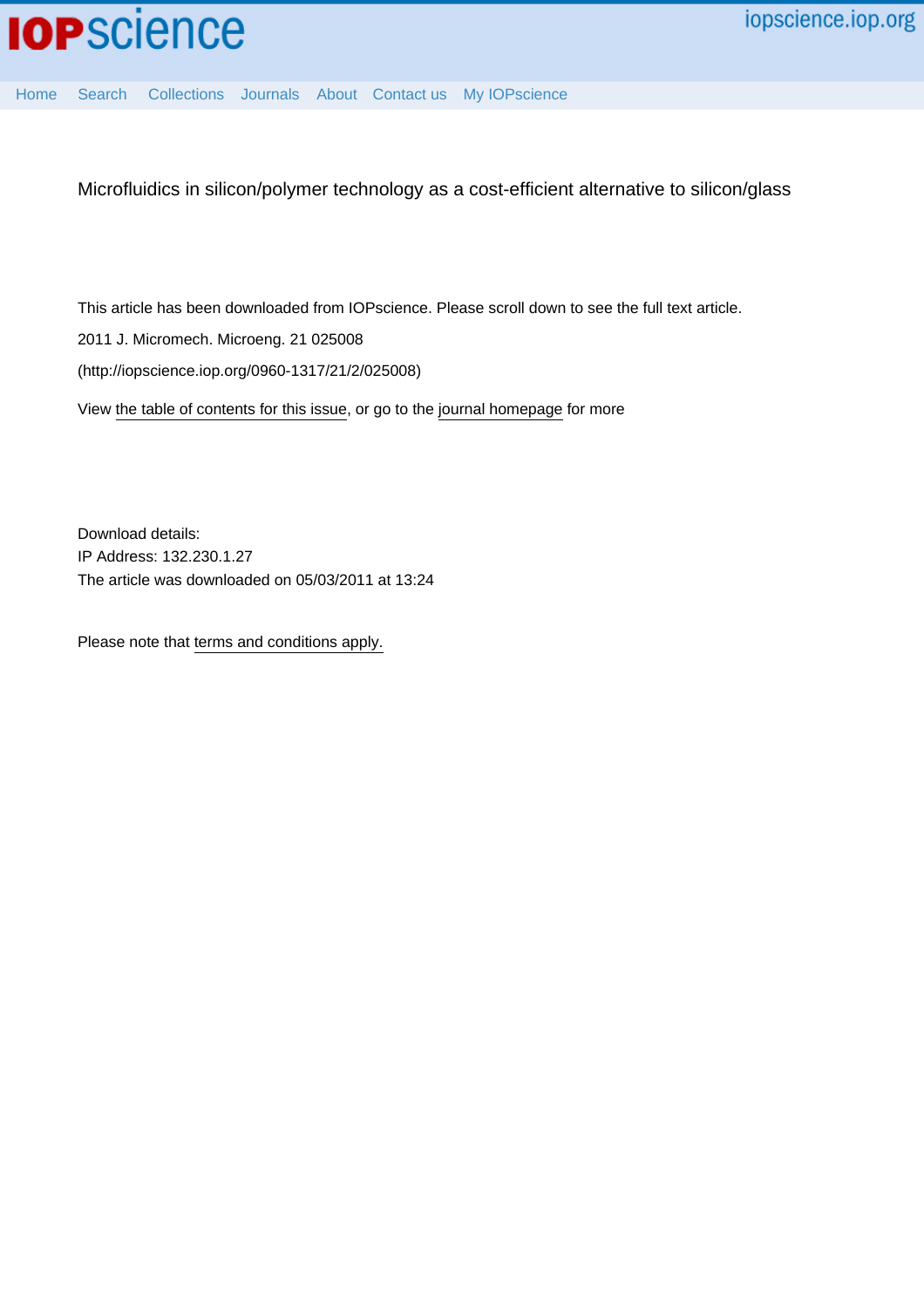J. Micromech. Microeng. **21** (2011) 025008 (8pp) [doi:10.1088/0960-1317/21/2/025008](http://dx.doi.org/10.1088/0960-1317/21/2/025008)

# **Microfluidics in silicon***/***polymer technology as a cost-efficient alternative to silicon***/***glass**

# **K Kalkandjiev**1**, L Riegger**2**, D Kosse**3**, M Welsche**1**, L Gutzweiler**1**, R Zengerle**1,4 **and P Koltay**1,2

<sup>1</sup> Laboratory for MEMS Applications, Department of Microsystems Engineering—IMTEK,

Albert-Ludwigs-Universitat Freiburg, Germany ¨

<sup>2</sup> BioFluidix GmbH, Freiburg, Germany

 $3$  HSG-IMIT—Institut für Mikro- und Informationstechnik, Villingen-Schwenningen, Germany

<sup>4</sup> Centre for Biological Signalling Studies—BIOSS, Albert-Ludwigs-Universität Freiburg, Germany

E-mail: [kiril.kalkandjiev@imtek.de](mailto:kiril.kalkandjiev@imtek.de)

Received 8 October 2010, in final form 17 November 2010 Published 11 January 2011 Online at [stacks.iop.org/JMM/21/025008](http://stacks.iop.org/JMM/21/025008)

#### **Abstract**

We investigate TMMF photopolymer as a cost-efficient alternative to glass for the leak-tight sealing of high-density silicon microchannels. TMMF enables low temperature sealing and access to structures underneath via lamination and standard UV-lithography instead of costly glass machining and anodic bonding. TMMF is highly transparent and has a low autofluorescence for wavelengths larger than 400 nm. As the photopolymer is too thin for implementing bulky world-to-chip interfaces, we propose adhesive bonding of cyclic olefin copolymer (COC) modules. All materials were tested according ISO 10993-5 and showed no cytotoxic effects on the proliferation of L929 cells. To quantify the cost efficiency of the proposed techniques, we used an established silicon*/*Pyrex nanoliter dispenser as a reference and replaced structured Pyrex wafers by TMMF laminates and COC modules. Thus, consumable costs, manpower and machine time related to sealing of the microchannels and implementing the world-to-chip interface could be significantly reduced. Leak tightness was proved by applying a pressure of 0.2 MPa for 5 h without delamination or crosstalk between neighboring microchannels located only  $100 \mu m$  apart. In contrast to anodic bonding, the proposed techniques are tolerant to surface inhomogeneities. They enable manufacturing of silicon*/*polymer microfluidics at lower costs and without compromising the performance compared to corresponding silicon*/*glass devices.

(Some figures in this article are in colour only in the electronic version)

# **1. Introduction**

Since the last decade, microfluidics has become a huge field of research with more than 2000 publications per year [\[1](#page-6-0), [2](#page-6-0)]. However, this research is mainly limited to proof-of-concept demonstrations, and only a few of the developed prototypes have been transformed into commercial devices [\[3,](#page-6-0) [4](#page-6-0)]. Recently, the high manufacturing costs have been recognized as an important contributing factor for this discrepancy and even as one of the most important stumbling blocks for the commercial success of microfluidic devices [\[5](#page-6-0), [6](#page-6-0)]. In order

to reduce costs, huge efforts have been spent on replacing silicon-based devices by all-polymer solutions. Prominent examples of materials and technologies are SU-8 lithography  $[7-9]$ , casting of PDMS  $[10, 11]$  $[10, 11]$  $[10, 11]$ , injection molding  $[12, 13]$  $[12, 13]$  $[12, 13]$ and thermoforming of polymers [\[14](#page-7-0), [15](#page-7-0)].

However, cost alone is not the only factor in material selection and silicon remains the material of choice when high chemical resistance, mechanical strength, temperature stability, high aspect ratio or high accuracy on large footprints (no shrinkage) are indispensable. Besides, silicon benefits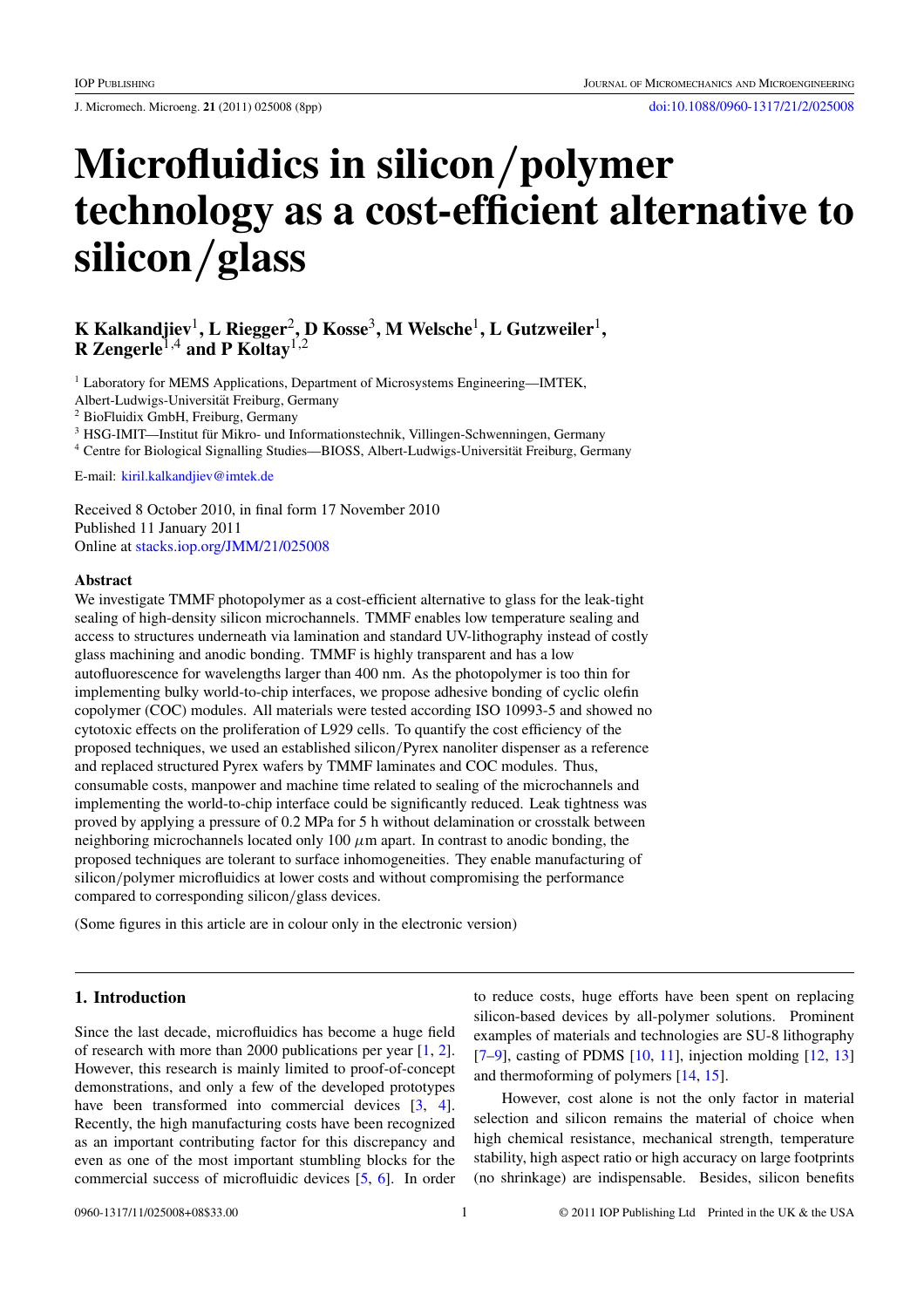from established MEMS processes for integrating on-chip functionalities, manufacturing uniform through holes, e.g. dispensing nozzles and interconnecting vias, as well as obtaining tailored surface properties. As a consequence, silicon is still widely used in both academic research, e.g. for pumps [\[16](#page-7-0)], pipettes [\[17,](#page-7-0) [18](#page-7-0)], dispensers [\[19](#page-7-0)], reactors [\[20](#page-7-0)], viscosimeters [\[21](#page-7-0)] or cell counters [\[22\]](#page-7-0) and in microfluidic foundries, e.g. LioniX, Micralyne or Micronit [\[23](#page-7-0)]. In order to create a working device out of the microstructured silicon substrate, it is necessary to seal the microchannels and provide access to fluidic inlets and outlets (world-tochip interface). The most common method for sealing silicon microchannels and implementing world-to-chip interfaces is anodic bonding to borosilicate glasses, e.g.  $Pyrex^{\circledR}$  7740, Borofloat<sup>(8)</sup> 33 or Schott 8329 [\[24](#page-7-0)]. Processing of glass substrates, however, is usually performed by costly techniques such as electrochemical discharge machining, ultrasonic machining, wet etching or sandblasting and is followed by aligned wafer-level anodic bonding and separation of the silicon*/*glass stack into individual dice, often with a total thickness of a few millimeters. These steps, often regarded as microfluidic packaging [\[25–28](#page-7-0)], account for a very significant part of the manufacturing costs and may cause higher costs than the silicon micromachining itself. Therefore, even when the microfluidic network is fabricated in silicon, significant reduction of costs can be achieved by replacing glass and anodic bonding with polymers and alternative sealing*/*bonding procedures, respectively. In this paper, we present two costefficient approaches for the packaging of silicon microfluidic chips in order to provide

- leak-tight sealing of the microchannels and precise access to fluidic structures underneath via lamination of TMMF followed by standard UV lithography, and
- world-to-chip interfacing via bonding of the silicon microfluidics to thick, structured cyclic olefin copolymer modules (COC, a thermoplastic material) using a pressure sensitive adhesive.

# **2. A comparative study**

To evaluate the benefits of the proposed processes regarding costs and performance, we used the commercially available 24-channel TopSpot printhead as a reference. The TopSpot technology was introduced in 2000 [\[29\]](#page-7-0) and is used for the highly parallel printing of biological samples such as oligonucleotides [\[30\]](#page-7-0), proteins [\[31\]](#page-7-0) and living cells [\[32](#page-7-0)]. A TopSpot printhead consists of a silicon chip with a thickness of 380 *μ*m sandwiched between two Pyrex layers via anodic bonding. The chip has a footprint of 36 mm  $\times$  20 mm and holds 24 microchannels with a cross-section of 80  $\mu$ m  $\times$  80  $\mu$ m and 24 nozzles with a diameter of 50  $\mu$ m, all fabricated by DRIE. The top Pyrex layer provides the world-to-chip interface by reservoirs with a diameter of 2 mm at the end of each channel (fluidic inlet). The required reservoir volume of 6 *μ*L defines a minimum thickness of this layer of 2 mm. The bottom Pyrex layer with a thickness of 150 *μ*m is used to seal the microchannels and has an opening in order to enable dispensing out of the nozzles *(*fluidic outlet*)*. Neighboring channels are located only 100 *μ*m from each other, which makes high demands on the sealing process.

Micromachining of silicon is indispensable for obtaining the required quality of the nozzle array. Pyrex wafers, however, are usually employed because silicon*/*Pyrex anodic bonding is a robust and established process, even if not cost efficient. Our goal was to develop a more efficient solution adapted to common microfluidic demands. Therefore, we have investigated the possibility of replacing Pyrex by polymers. Due to the following aspects, the TopSpot printhead can serve as a good reference: (i) the requirements on the sealing of the microchannels inside a TopSpot printhead are very similar to those of many other devices: leak tightness, no clogging or distortion of the channel cross-section, accurate access to fluidic microstructures underneath and access for visual inspection, e.g. transparency; (ii) the integration of large on-chip wells, as provided by the Pyrex reservoirs in a TopSpot printhead, is the most frequently used technique for implementing world-to-chip interfaces [\[33\]](#page-7-0).

#### **3. Selective sealing of silicon microchannels**

Recently, dry film photopolymers have moved away from their original purpose of providing sacrificial layers for the fabrication of printed circuit boards and were used for fabricating electroplating moulds [\[34](#page-7-0), [35](#page-7-0)], stamp cavities [\[36\]](#page-7-0) and replication tools [\[37](#page-7-0), [38](#page-7-0)], for wafer bonding [\[39,](#page-7-0) [40\]](#page-7-0) and sensor packaging [\[41\]](#page-7-0), as an etch mask for silicon-DRIE [\[42](#page-7-0)] and as a permanent material for microfluidic applications [\[43–46](#page-7-0)]. So far, the most frequently used permanent films are Riston (DuPont) and Ordyl SY (Elga Europe). Recently, dry films with improved chemical and thermal resistance and superior properties in terms of aspect ratio and resolution have been introduced to the market. For the purpose of our study, we used the negative tone photopolymer TMMF. TMMF is designed to be applied via hot roll lamination and is available in the following thicknesses:  $14 \mu m$ ,  $35 \mu m$ ,  $45 \mu m$  and  $55 \mu$ m. For the purpose of our study, TMMF with a thickness of 55  $\mu$ m was used. By multilamination, a total thickness which is a multiple of the used film thickness can be achieved [\[47](#page-7-0)]. However, lamination and patterning of more than four layers, corresponding of a maximum thickness of 220 *μ*m, proved to be challenging. TMMF provides a resolution down to 5  $\mu$ m and an aspect ratio up to 6 [\[48](#page-8-0)].

Prior to applying the dry film, the silicon substrates should be clean and dry. However, no special surface treatment (e.g. oxygen plasma, annealing, etc) is required. The resist layer is protected by two polyester (PET) layers, one on each side. To seal the channels, one of the PET layers was peeled off and the film was applied onto the substrate using a Riston HRL rubber roller (DuPont). Since patterning of the lid is performed after lamination, no alignment is required when applying it onto the pre-structured substrate. Crosslinking of the dry film was initiated using i-line exposure with an exposure dose of 150 mJ cm<sup>-2</sup>. A printed shadow mask (8000 dpi resolution, soft contact mode) was used to prevent cross-linking of the resist over fluidic inlets and outlets. This is required in order to enable selective removal of the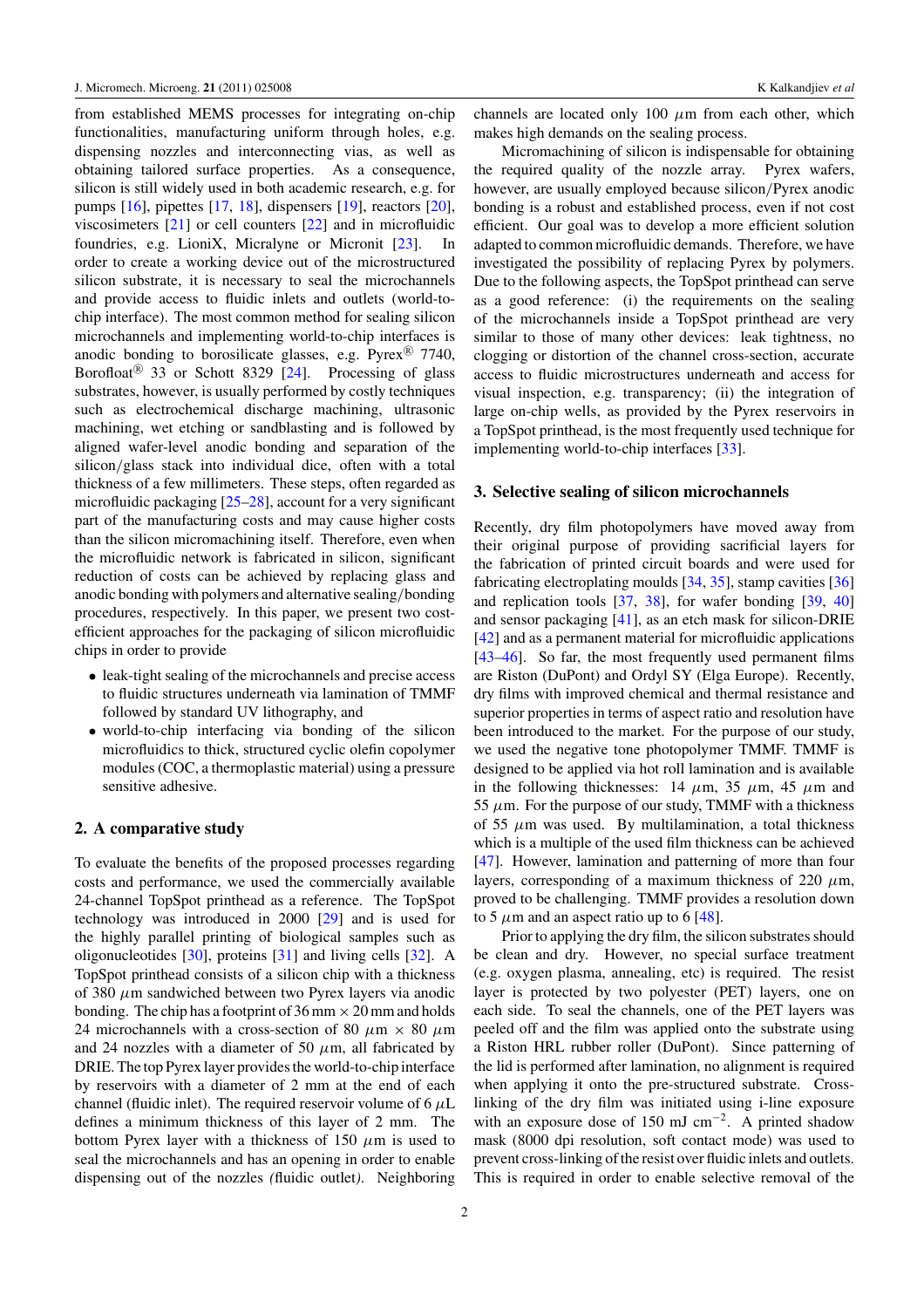

**Figure 1.** Silicon wafer with sealed microfluidic channels and an access to fluidic outlets provided by lamination and UV lithography of TMMF photopolymer.

lid and provide access to these areas. After exposure, the second protective layer was peeled off and polymerization of the photoresist was completed using a two-step hotplate post exposure bake (PEB) at 90 °C and 150 °C for 10 min and 45 min respectively. Following PEB, the hotplate was switched off and the substrates were allowed to slowly cool down to room temperature. Removal of the unexposed lid was performed by immersion of the wafer in propyleneglycol-methyl-ether-acetate (PGMEA, SU-8 developer) for 7 min followed by spin drying to expel the dissolved film out of the channels and repeated immersion in PGMEA for additional 3 min. Finally, the silicon*/*TMMF assembly was immersed in isopropyl alcohol and rinsed with deionized water. After these steps, the silicon microchannels are sealed and precise access to inlets or outlets is provided by lithography (figure 1).

The most critical parameter for the sealing process proved to be the temperature of the rollers during lamination: too high temperatures cause sagging of the lid and may even lead to a channel blockage, whereas too low temperatures do not provide sufficient bond strength to the substrate. For our study, best results were achieved with a roller temperature of 60 ◦C, lamination speed of 1 m min−<sup>1</sup> and pressure of 0.1 MPa (measured via Pressurex $\mathbb{R}^n$  pressure sensor film, Fuji). These parameters provided sufficient bond strength and, as shown in figure 2, negligible sagging of the lid. After development, the unexposed areas of the lid could be removed without leaving any residuals on the silicon surface (figure 3).

#### *3.1. Leak tightness of the silicon/TMMF stack*

To characterize the quality of the sealing, we performed a leakage test under the following conditions: a TopSpot printhead with TMMF sealing instead of Pyrex was used and 5% (v*/*v) RBS cleaning solution (Carl Roth GmbH, Germany) and deionized water were alternatingly pushed through the nozzles and microchannels at an overpressure of 0.2 MPa for



**Figure 2.** Cross-section of silicon microchannels after sealing with TMMF.



**Figure 3.** Selective removal of the lid was achieved with high accuracy and without leaving any residuals on the silicon surface.

5 h. During the test, the printhead was dipped in an ultrasonic bath and heated at 80 ◦C. This load corresponds to 50 washing procedures as used for the standard silicon*/*Pyrex printheads. The test did not show any delamination or other obvious damage of the lid even for those regions where the width of the TMMF bond area between neighboring microchannels was only 100 *μ*m.

A key requirement for any multichannel device is to prevent crosstalk. For TopSpot printheads, this requirement is even more challenging due the extremely small distance between neighboring microchannels. Thus, subsequent to the pressure test, the quality of the sealing was further analyzed by filling the reservoirs in a checker-board pattern using 100 nM Rhodamine B in a buffer solution and pure water, followed by printing the layout onto epoxy coated glass slides (Corning) using an E-Vision microarrayer (BioFluidix, Germany). Following, the printhead was cleaned and the pattern was inverted, so that every reservoir that had previously been filled with the labeled solution was filled with pure water and vice versa. The test was completed by analyzing the fluorescence image of the droplets deposited onto the slide using a LaVision BioAnalyzer from BioTec (lowest detection limit around 6.87E+04 molecules per *μ*m2 at 2 s exposure time). The image did not show any crosstalk and proved the high quality of the sealing (figure  $4$ ).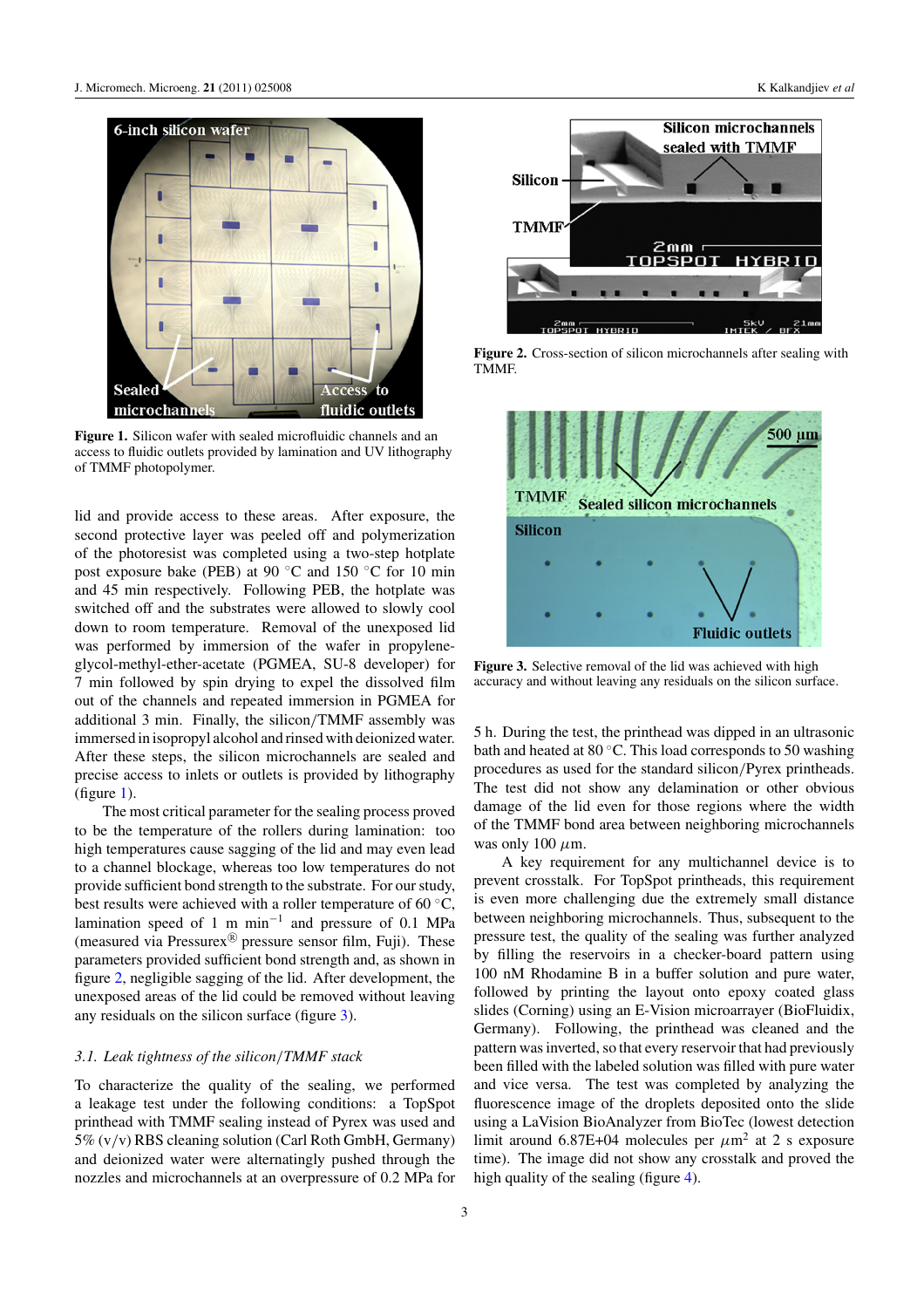<span id="page-4-0"></span>

**Figure 4.** Fluorescence image of droplets deposited onto a microarray slide. Leak tightness between neighboring microchannels was proved by spotting a checker–board pattern using 100 nM Rhodamine B in a buffer solution and deionized water.



**Figure 5.** Transmission spectra of TMMF (55 *μ*m thickness) and Pyrex (150  $\mu$ m thickness) taken at normal incidence.

# *3.2. Optical properties of the lid*

Pyrex substrates are well known for their high optical clarity. Thus, the optical properties of TMMF are important in order to decide if TMMF is suitable to replace Pyrex for a given application.

*3.2.1. Transparency.* TMMF is transparent and enables easy optical inspection of buried microchannels. The cutoff wavelength (50% transmission) of TMMF was measured to be around 365 nm. In the wavelength range of 400–900 nm, the transmission of cured TMMF with a thickness of 55  $\mu$ m is comparable to that of the used Pyrex reference (figure 5). The measurements were taken at normal incidence using a Unicam UV 300 spectrometer.

*3.2.2. Autofluorescence.* Autofluorescence of the cover lid may cause a high background signal and affect the detection of fluorescently labeled targets. Thus, even when not relevant for the present application, the autofluorescence of TMMF was analyzed using a PerkinElmer luminescence spectrometer FL55. For prominent dyes such as Cy3, Rhodamine, TAMRA, yellow fluorescent protein (YFP), green fluorescent protein (GFP), FITC, fluorescein and cyan fluorescent protein (CFP), the TMMF cover with a thickness of 55 *μ*m delivers roughly the same low autofluorescence as commonly used Pyrex



**Figure 6.** Autofluorescence of a TMMF cover (55 *μ*m thickness) normalized with respect to the values obtained for a Pyrex reference (150  $\mu$ m thickness) at the same excitation/emission wavelength pairs.

sealing wafers with a thickness of 150  $\mu$ m (figure 6). Only the autofluorescence at the excitation*/*emission wavelength combination of 365*/*445 nm, corresponding to, e.g., DAPI or Hoechst 33258, was roughly four times higher for TMMF.

### **4. Implementing world-to-chip interfaces**

TMMF is available only in the sub-100 *μ*m thickness range which is too thin to support bulky on-chip reservoirs or other world-to-chip interfaces. In order to meet these additional interface requirements, we have investigated the bonding of bulky COC modules to the silicon chip. COC (grade 5013, TOPAS advanced polymers) was chosen due to its superior optical properties and higher chemical resistance compared to other widely used thermoplastics such as PMMA and PC. Besides, it meets USP Class VI and ISO 10993 biocompatibility requirements and withstands all common sterilization methods [\[49](#page-8-0)]. The modules can be easily manufactured in a cost-efficient way by milling or injection molding. Two methods were tested for bonding the structured COC modules to a silicon microfluidic network.

The first method was based on using a two-component epoxy adhesive (Epo-Tek 375, Polytec-PT). An adhesive layer with a thickness of about 20  $\mu$ m was transferred onto the COC as described in [\[50](#page-8-0)]. Since COC is slightly hydrophobic (static contact angle for water: 95◦), bonding was impossible without a proper surface pre-treatment. Thus, surface wetting and bond strength were improved by activation in oxygen plasma for 4 min at 200 W. Bonding two materials with a large difference in their coefficients of thermal expansion (0.6E-04 K−<sup>1</sup> for COC versus  $0.3E-07 K^{-1}$  for silicon) needs an intermediate layer that reduces thermal stress. This requirement implies either high elasticity or large thickness of the intermediate adhesive layer. After curing, Epo-Tek 375 at a thickness of  $20 \mu$ m became too rigid to compensate the thermal mismatch and cracks appeared on the COC surface when the assembly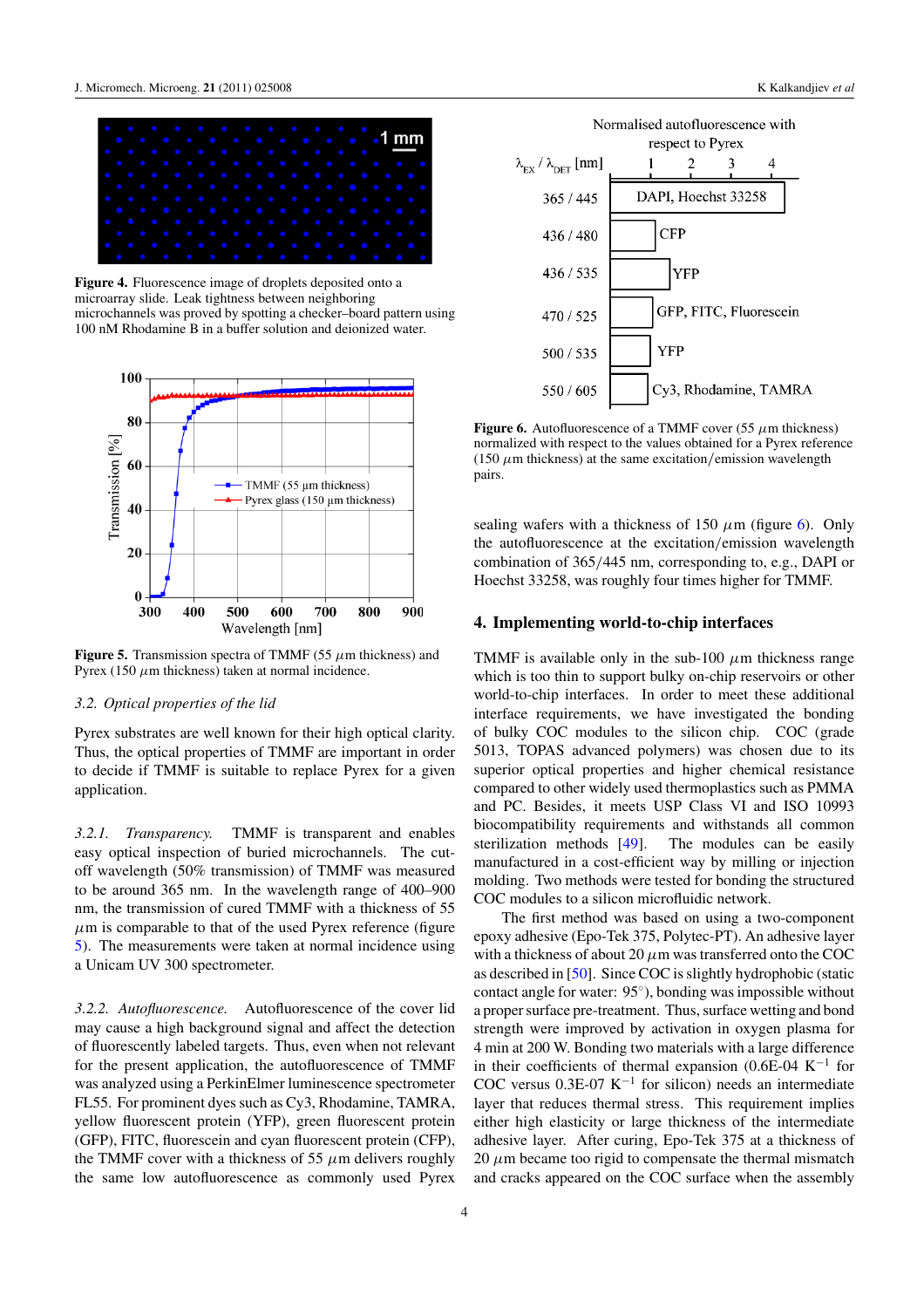was heated up to the washing temperature of 80 °C. Increasing the thickness, however, was not possible due to the risk of channel clogging by spontaneous transport of adhesive from the bonding interface into the channels via capillary forces during the curing process.

The second bonding technique was based on applying a flexible pressure sensitive tape (3M 9965). The tape has a thickness of 51 *μ*m and is coated on each side with 18 *μ*m thick acrylate adhesive. The tape was first laser cut to obtain the required size and open access holes to the corresponding reservoirs. Generally, bonding of the COC modules to the microfluidics can be performed either before or after wafer dicing. In the present study, in order to avoid dicing of a stack with a large thickness, the wafer was first diced and the chips were bonded one by one to the COC modules. Bonding was initiated by applying a slight pressure by hand. It does not need any curing and can be visually detected by a color change at the bonding interface. The used pressure sensitive tape proved to be adequate to compensate the thermal mismatch between COC and silicon without any cracks after 50 heating cycles to 80 ◦C. 3M 9965 does not require surface treatment prior to bonding and significantly simplifies the aligning process as it can be accomplished while the components are in contact and with no risk of clogging.

#### **5. Biocompatibility of the used polymers**

The biocompatibility of any material is characterized by parameters such as degree of cellular toxicity, degree of protein and DNA denaturation, adsorption, absorption, etc. It is not feasible to measure all parameters for the wide variety of physically diverse media handled in microfluidics. Therefore, the cellular toxicity of the used polymers was analyzed as a first indication of biocompatibility. An elution test method according to ISO 10993-5 was applied to determine the cellular toxicity of hard-baked TMMF and 3M 9965. A DMEM cell culture medium containing extractables from the test materials was applied to a monolayer of L929 cells (mouse fibroblasts) replacing the medium that had nourished the cells until that point. The cells were incubated for 24 h at 37 ◦C. Finally, the amount of LDH (lactate dehydrogenase, indicator of relative cell viability) in the test medium was compared to the LDH amount in the control media. Organotin polyvinylchloride (PVC, a known cytotoxic material) and Thermanox<sup>TM</sup> Coverslips (Nunc) were used as positive and negative control material, respectively. The analysis showed no cytotoxic effects on the cell proliferation, which was confirmed in a second detailed study with a focus on TMMF [\[51](#page-8-0)].

# **6. Performance and cost-efficiency: Si***/***polymer versus Si***/***Pyrex**

A silicon*/*polymer TopSpot printhead was manufactured using TMMF and COC for sealing and interfacing, respectively (figures 7(*a*) and (*b*)). The dispensing performance of the printhead was controlled by stroboscopic observation. Obviously—since only peripheral components were replaced



**Figure 7.** Reservoir side (*a*) and nozzle side (*b*) of the silicon*/*polymer 24-channel printhead. Accurate dispensing was verified by stroboscopic observation of the droplets in flight (*c*). Droplet size appears smaller than that in figure [4](#page-4-0) due to wetting effects on the slide.

by polymers—the performance of the printhead, characterized by the homogeneity of droplet formation and speed during flight, remained the same compared to the established silicon*/*Pyrex equivalent (figure 7(*c*)).

To provide a clear cost analysis, individual processing steps were grouped into four processing blocks: (1) silicon micromachining, (2) selective sealing of silicon microchannels, (3) implementing world-to-chip interfaces, and (4) surface modification and test. While processing blocks (1) and (4) remain the same, processing blocks (2) and (3) are based on either silicon*/*glass or silicon*/*polymer techniques. To quantify the savings arising from using the silicon*/*polymer technique, consumable costs (measured in euros) as well as manpower and machine time (measured in hours) were analyzed for a typical manufacturing batch of 60 printheads (10 wafers, 6 printheads per wafer). In this analysis, consumable costs refer to raw material costs for Pyrex, COC and TMMF plus processing of the Pyrex substrates and COC modules, which was done by an external company. Material costs for Pyrex and COC are based on an order quantity of 10 substrates and 60 modules, respectively. Material costs for TMMF are based on the minimum order quantity and the corresponding proportional costs required for 10 wafers. TMMF processing was separately considered as manpower and machine time. Such analysis is generic enough to enable easy conversion into cost schemes of other organizations. The results are summarized in figure [8.](#page-6-0) The comparison is based on a production yield of 100%, which was proved after fabricating more than 150 printheads.

In the case of processing block (2) representing the selective sealing of silicon microchannels, consumable costs,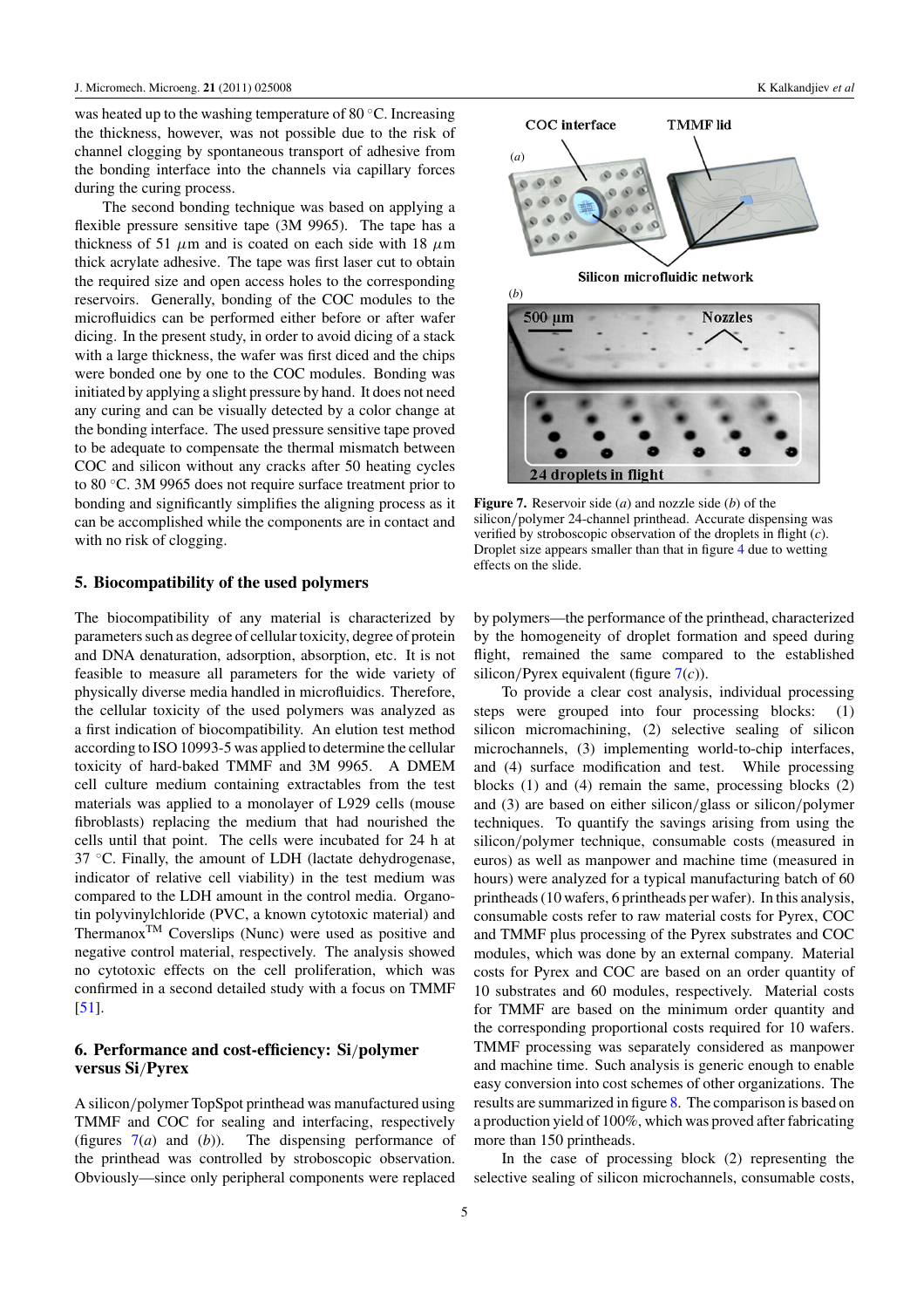<span id="page-6-0"></span>

|  |  |  |  |  | Processing block (2): Selective sealing of silicon microchannels |  |
|--|--|--|--|--|------------------------------------------------------------------|--|
|--|--|--|--|--|------------------------------------------------------------------|--|

| <b>Pyrex</b>                                                  | replaced by TMMF |                                      | leads to   - Consumables: $200 \in (-90\%)$                                                                       |
|---------------------------------------------------------------|------------------|--------------------------------------|-------------------------------------------------------------------------------------------------------------------|
| - Purchase structured<br>Pyrex substrates<br>- Anodic bonding |                  | - Purchase TMMF<br>- TMMF processing | - Manpower: $3 h (-20 %)$<br>- Machine time: $4 h$ (-50 %)<br>- Low temperature process<br>- Smaller access holes |
|                                                               |                  |                                      | - Tolerant to surface inhomogenities                                                                              |

Processing block (3): Implementing World-to-Chip interfaces

| <b>Pyrex</b>                                                              | replaced by $\vert$ COC |                                                                        | leads to $\vert$ - Consumables: 400 $\epsilon$ (-80 %)                                                                     |
|---------------------------------------------------------------------------|-------------------------|------------------------------------------------------------------------|----------------------------------------------------------------------------------------------------------------------------|
| - Purchase structured<br>Pyrex substrates<br>- Anodic bonding<br>- Dicing |                         | - Dicing<br>- Purchase structured<br>COC modules<br>- Adhesive bonding | - Man power: $8 h$ (-75 %)<br>- Machine time: $8 h$ (-75 %)<br>- Bonding at room temperature<br>- Out-of-cleanroom process |

**Figure 8.** Comparison of the main cost drivers for the silicon*/*glass and silicon*/*polymer techniques based on a typical manufacturing batch of 60 printheads.

manpower and machine time were reduced by 90% and respectively 20% and 50% by applying TMMF instead of Pyrex. The main factor contributing to this cost advantage are the significantly lower costs for purchasing TMMF compared to structured Pyrex wafers of 150 *μ*m thickness. Furthermore, TMMF lamination requires less machine time than anodic bonding. Further advantages related to TMMF are: (i) easy formation of access holes with smaller size and higher accuracy, (ii) bonding at lower process temperatures and (iii) higher tolerance to surface inhomogeneities when compared to silicon*/*glass anodic bonding.

In the case of processing block (3) representing the implementation of world-to-chip interfaces, consumable costs, manpower and machine time were reduced by 80% and respectively 75% and 75% by using COC instead of Pyrex. Several factors contribute to the cost effectiveness of COC: (i) lower costs for purchasing structured COC modules compared to structured Pyrex wafers and (ii) less manpower and machine time required for dicing a single silicon wafer with a thickness of 0.38 mm compared to dicing a Pyrex*/*Si*/*Pyrex triple stack with a total thickness of 2.53 mm. Further advantages are processing at room temperature and out-of-cleanroom environment as well as the high tolerance to surface inhomogeneities.

# **7. Conclusions**

Numerous devices such as pumps, dispensers, cell counters, etc even nowadays are fabricated in silicon*/*glass technology. In our study, we investigated the efficiencies of two silicon*/*polymer processing alternatives. These are applicable for many silicon*/*glass devices where anodic bonding of silicon microfluidics to structured glass wafers is motivated by the superior quality of leak-tight sealing and*/*or easy implementing of world-to-chip interfaces. We show that the material combinations silicon*/*TMMF and silicon*/*COC enable sealing and respectively interfacing at much lower costs and without compromising any other feature provided by

the standard silicon*/*glass approach. Additional advantages provided by the silicon*/*polymer alternatives are lower bonding temperatures as well as higher tolerances to process conditions and surface inhomogeneities. We believe that the presented silicon*/*polymer processing will significantly enhance the commercialization of silicon-based microfluidic devices.

#### **Acknowledgments**

This work was supported by the German Ministry of Science and Education (BMBF) and MicroMountains Applications AG. The authors greatly appreciate the samples of Pressurex<sup>®</sup> sensor film by Sensor Products Inc. and 9965 diagnostic tape by 3M. The TopSpot E-Vision microarrayer was provided by BioFluidix GmbH.

#### **References**

- [1] Haeberle S and Zengerle R 2007 Microfluidic platforms for lab-on-a-chip applications *Lab Chip* **7** [1094–110](http://dx.doi.org/10.1039/b706364b)
- [2] Mark D, Haeberle S, Roth G, von Stetten F and Zengerle R 2010 Microfluidic lab-on-a-chip platforms: requirements, characteristics and applications *Chem. Soc. Rev.* **39** [1153–82](http://dx.doi.org/10.1039/b820557b)
- [3] Blow N 2009 Microfluidics: the great divide *Nat. Methods* **6** 682–6
- [4] Whitesides G M 2006 The origins and the future of microfluidics *Nature* **442** [368–73](http://dx.doi.org/10.1038/nature05058)
- [5] Becker H 2009 It's the economy *... Lab Chip* **9** [2759–62](http://dx.doi.org/10.1039/b916505n)
- [6] Yole Développement S A 2009 *Emerging Markets for Microfluidics Applications Report* (EMMA 2009)
- [7] Lorenz H, Despont M, Fahrni N, LaBianca N, Renaud P and Vettiger P 1997 SU-8: a low-cost negative resist for MEMS *J. Micromech. Microeng.* **7** [121–4](http://dx.doi.org/10.1088/0960-1317/7/3/010)
- [8] Abgrall P, Conedera V, Camon H, Gue A M and Nguyen N T 2007 SU-8 as a structural material for labs-on-chips and microelectromechanical systems *Electrophoresis* **28** [4539–51](http://dx.doi.org/10.1002/elps.200700333)
- [9] Bohl B, Steger R, Zengerle R and Koltay P 2005 Multi-layer SU-8 lift-off technology for microfluidic devices *J. Micromech. Microeng.* **15** [1125–30](http://dx.doi.org/10.1088/0960-1317/15/6/002)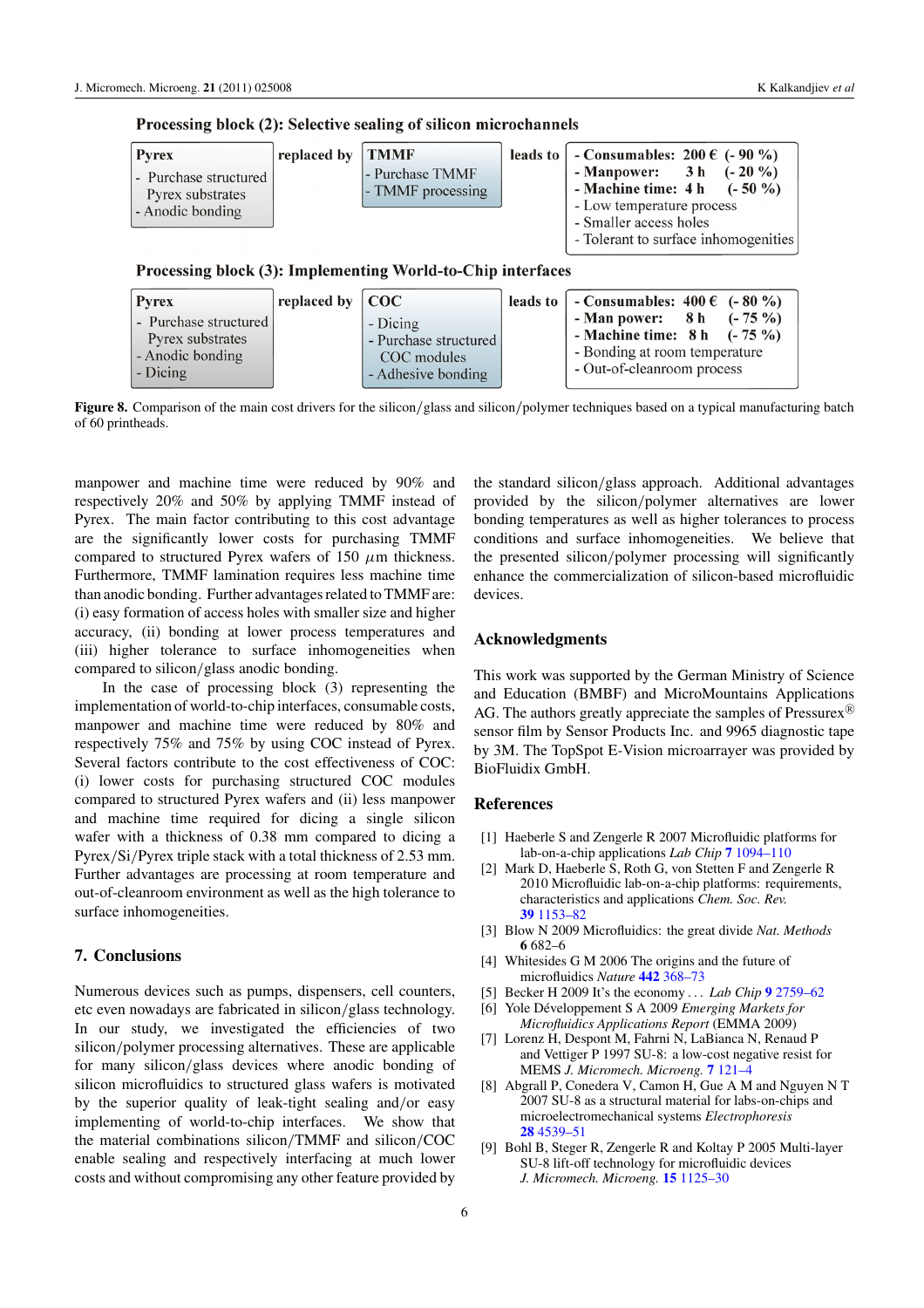- <span id="page-7-0"></span>[10] Anderson J R, Chiu D T, Jackman R J, Cherniavskaya O, McDonald J C, Wu H, Whitesides S H and Whitesides G M 2000 Fabrication of topologically complex three-dimensional microfluidic systems in PDMS by rapid prototyping *Anal. Chem.* **72** [3158–64](http://dx.doi.org/10.1021/ac9912294)
- [11] Duffy D C, McDonald J C, Schueller O J A and Whitesides G M 1998 Rapid prototyping of microfluidic systems in poly(dimethylsiloxane) *Anal. Chem.* **70** [4974–84](http://dx.doi.org/10.1021/ac980656z)
- [12] Attia U M, Marson S and Alcock J R 2009 Micro-injection moulding of polymer microfluidic devices *Microfluidics Nanofluidics* **7** [1–28](http://dx.doi.org/10.1007/s10404-009-0421-x)
- [13] Heckele M and Schomburg W K 2004 Review on micro molding of thermoplastic polymers *J. Micromech. Microeng.* **14** [R1–14](http://dx.doi.org/10.1088/0960-1317/14/3/R01)
- [14] Focke M, Kosse D, Müller C, Reinecke H, Zengerle R and von Stetten F 2010 Lab-on-a-foil: microfluidics on thin and flexible films *Lab Chip* **10** [1365–86](http://dx.doi.org/10.1039/c001195a)
- [15] Velten T, Schuck H, Richter M, Klink G, Bock K, Malek C K, Roth S, Scho H and Bolt P J 2008 Microfluidics on foil: state of the art and new developments *Proc. Inst. Mech. Eng.* B **222** [107–16](http://dx.doi.org/10.1243/09544054JEM866)
- [16] Jang L S, Li Y J, Lin S J, Hsu Y C, Yao W S, Tsai M C and Hou C C 2007 A stand-alone peristaltic micropump based on piezoelectric actuation *Biomed. Microdevices* **9** [185–94](http://dx.doi.org/10.1007/s10544-006-9020-8)
- [17] Lopez-Martinez M J, Campo E M, Caballero D, Fernandez E, Errachid A, Esteve J and Plaza J A 2009 Versatile micropipette technology based on deep reactive ion etching and anodic bonding for biological applications *J. Micromech. Microeng.* **19** [105013–22](http://dx.doi.org/10.1088/0960-1317/19/10/105013)
- [18] Gast F-U and Fiehn H 2003 The development of integrated microfluidic systems at GeSiM *Lab Chip* **3** [6N–10N](http://dx.doi.org/10.1039/b212706g)
- [19] Steinert C P, Kalkandjiev K, Zengerle R and Koltay P 2009 TopSpot® Vario: a novel microarrayer system for highly flexible and highly parallel picoliter dispensing *Biomed. Microdevices* **11** [755–61](http://dx.doi.org/10.1007/s10544-009-9289-5)
- [20] Trachsel F, Hutter C and von Rohr P R 2008 Transparent silicon*/*glass microreactor for high-pressure and high-temperature reactions *Chem. Eng. J.* **135** [\(Suppl. 1\) S309–16](http://dx.doi.org/10.1016/j.cej.2007.07.049)
- [21] Chevallier J and Ayela F 2008 Microfluidic on chip viscosimeters *Rev. Sci. Instrum.* **[79](http://dx.doi.org/10.1063/1.2940219)** 7
- [22] Schafer D, Gibson E A, Salim E A, Palmer A E, Jimenez R and Squier J 2009 Microfluidic cell counter with embedded optical fibers fabricated by femtosecond laser ablation and anodic bonding *Opt. Express* **17** [6068–73](http://dx.doi.org/10.1364/OE.17.006068)
- [23] 2010 Silicon/Glass Microfluidic Foundries <http://www.micralyne.com/><http://www.micronit.com/> <http://www.lionixbv.nl/>
- [24] Verpoorte E and de Rooij N F 2003 Microfluidics meets MEMS *Proc. IEEE* **91** [930–53](http://dx.doi.org/10.1109/JPROC.2003.813570)
- [25] Velten T, Ruf H H, Barrow D, Aspragathos N, Lazarou P, Jung E, Malek C K, Richter M and Kruckow J 2005 Packaging of bio-MEMS: strategies, technologies, and applications *IEEE Trans. Adv. Packag.* **28** [533–46](http://dx.doi.org/10.1109/TADVP.2005.858427)
- [26] Howlader M M R, Suehara S, Takagi H, Kim T H, Maeda R and Suga T 2006 Room-temperature microfluidics packaging using sequential plasma activation process *IEEE Trans. Adv. Packag.* **29** [448–56](http://dx.doi.org/10.1109/TADVP.2006.875070)
- [27] Ghafar-Zadeh E, Sawan M and Therriault D 2009 A microfluidic packaging technique for lab-on-chip applications *IEEE Trans. Adv. Packag.* **32** [410–6](http://dx.doi.org/10.1109/TADVP.2008.920655)
- [28] Lu C M, Lee L J and Juang Y J 2008 Packaging of microfluidic chips via interstitial bonding *Electrophoresis* **29** [1407–14](http://dx.doi.org/10.1002/elps.200700680)
- [29] Ducree J, Gruhler H, Hey N, Mueller M, Bekesi S, Freygang M, Sandmaier H and Zengerle R 2000 TopSpot—a new method for the fabrication of microarrays *Proc. IEEE MEMS (Miyazaki, Japan)* pp 317–22
- [30] Gutmann O, Niekrawietz R, Kuehlewein R, Steinert C P, Reinbold S, de Heij B, Daub M and Zengerle R 2004 Non-contact production of oligonucleotide microarrays using the highly integrated TopSpot nanoliter dispenser *Analyst* **129** [835–40](http://dx.doi.org/10.1039/b408625m)
- [31] Gutmann O, Kuehlewein R, Reinbold S, Niekrawietz R, Steinert C P, de Heij B, Zengerle R and Daub M 2005 Fast and reliable protein microarray production by a new drop-in-drop technique *Lab Chip* **5** [675–81](http://dx.doi.org/10.1039/b418765b)
- [32] Gutmann O, Wintermantel M K, Niekrawietz R, de Heij B, Zengerle R and Daub M 2005 Dispensing of cells for highly parallel production of living cell microarrays *Proc. IEEE Int. Conf. on Solid-State Sensors, Actuators and Microsystems (Seoul, Korea, 5–9 June 2005)* pp 449–52
- [33] Fredrickson C K and Fan Z H 2004 Macro-to-micro interfaces for microfluidic devices *Lab Chip* **4** [526–33](http://dx.doi.org/10.1039/b410720a)
- [34] Kukharenka E, Farooqui M M, Grigore L, Kraft M and Hollinshead N 2003 Electroplating moulds using dry film thick negative photoresist *J. Micromech. Microeng.* **13** [S67–74](http://dx.doi.org/10.1088/0960-1317/13/4/311)
- [35] Lorenz H, Paratte R, Luthier R, de Rooij N F and Renaud P 1996 Low-cost technology for multilayer electroplated parts using laminated dry film resist *Sensors Actuators* A **53** [364–8](http://dx.doi.org/10.1016/0924-4247(96)01171-5)
- [36] Stöhr U 2009 Multilayer photoresist stamps for selective plasma treatment in micrometer scales *Plasma Process. Polym.* **6** [228–33](http://dx.doi.org/10.1002/ppap.200800217)
- [37] Sandison M E and Morgan H 2005 Rapid fabrication of polymer microfluidic systems for the production of artificial lipid bilayers *J. Micromech. Microeng.* **15** [S139–44](http://dx.doi.org/10.1088/0960-1317/15/7/020)
- [38] Stephan K, Pittet P, Renaud L, Kleimann P, Morin P, Ouaini N and Ferrigno R 2007 Fast prototyping using a dry film photoresist: microfabrication of soft-lithography masters for microfluidic structures *J. Micromech. Microeng.* **17** [N69–74](http://dx.doi.org/10.1088/0960-1317/17/10/N01)
- [39] Huesgen T, Lenk G, Albrecht B, Vulto P, Lemke T and Woias P 2010 Optimization and characterization of waferlevel adhesive bonding with patterned dry-film photoresist for 3D MEMS integration *Sensors Actuators* A **162** [137–44](http://dx.doi.org/10.1016/j.sna.2010.06.008)
- [40] Vulto P, Huesgen T, Albrecht B and Urban G A 2009 A full-wafer fabrication process for glass microfluidic chips with integrated electroplated electrodes by direct bonding of dry film resist *J. Micromech. Microeng.* **17** [077001](http://dx.doi.org/10.1088/0960-1317/19/7/077001)
- [41] Courbat J, Briand J and de Rooij N F 2010 Foil level packaging of a chemical gas sensor *J. Micromech. Microeng.* **20** [055032](http://dx.doi.org/10.1088/0960-1317/20/5/055026)
- [42] Aljada M and Asthana A 2010 Fabrication of multilayer microstructures using dry film resist and deep reactive ion etcher *Micro Nano Lett.* **5** [121–4](http://dx.doi.org/10.1049/mnl.2010.0019)
- [43] Heuschkel M O, Guerin L, Buisson B, Bertrand D and Renaud P 1998 Buried microchannels in photopolymer for delivering of solutions to neurons in a network *Sensors Actuators* B **48** [356–61](http://dx.doi.org/10.1016/S0925-4005(98)00071-9)
- [44] Abgrall P, Lattes C, Conederal V, Dollat X, Colin S and Gue A M 2006 A novel fabrication method of flexible and monolithic 3D microfluidic structures using lamination of SU-8 films *J. Micromech. Microeng.* **16** [113–21](http://dx.doi.org/10.1088/0960-1317/16/1/016)
- [45] Vulto P, Glade N, Altomare L, Bablet J, Del Tin L, Medoro G, Chartier I, Manaresi N, Tartagni M and Guerrieria R 2004 Microfluidic channel fabrication in dry film resist for production and prototyping of hybrid chips *Lab Chip* **5** 158–62
- [46] Kong D, Kang T, Seo C, Cho C and Lee J 2010 Fabrications of a continuous-flow DNA amplifier using dry film resist *Biochip J.* **4** [179–83](http://dx.doi.org/10.1007/s13206-010-4303-9)
- [47] Kalkandjiev K, Gutzweiler L, Welsche M, Zengerle R and Koltay P 2010 A novel approach for the fabrication of all-polymer microfluidic devices *Proc. IEEE-MEMS (Hong Kong, China)* pp 1079–82